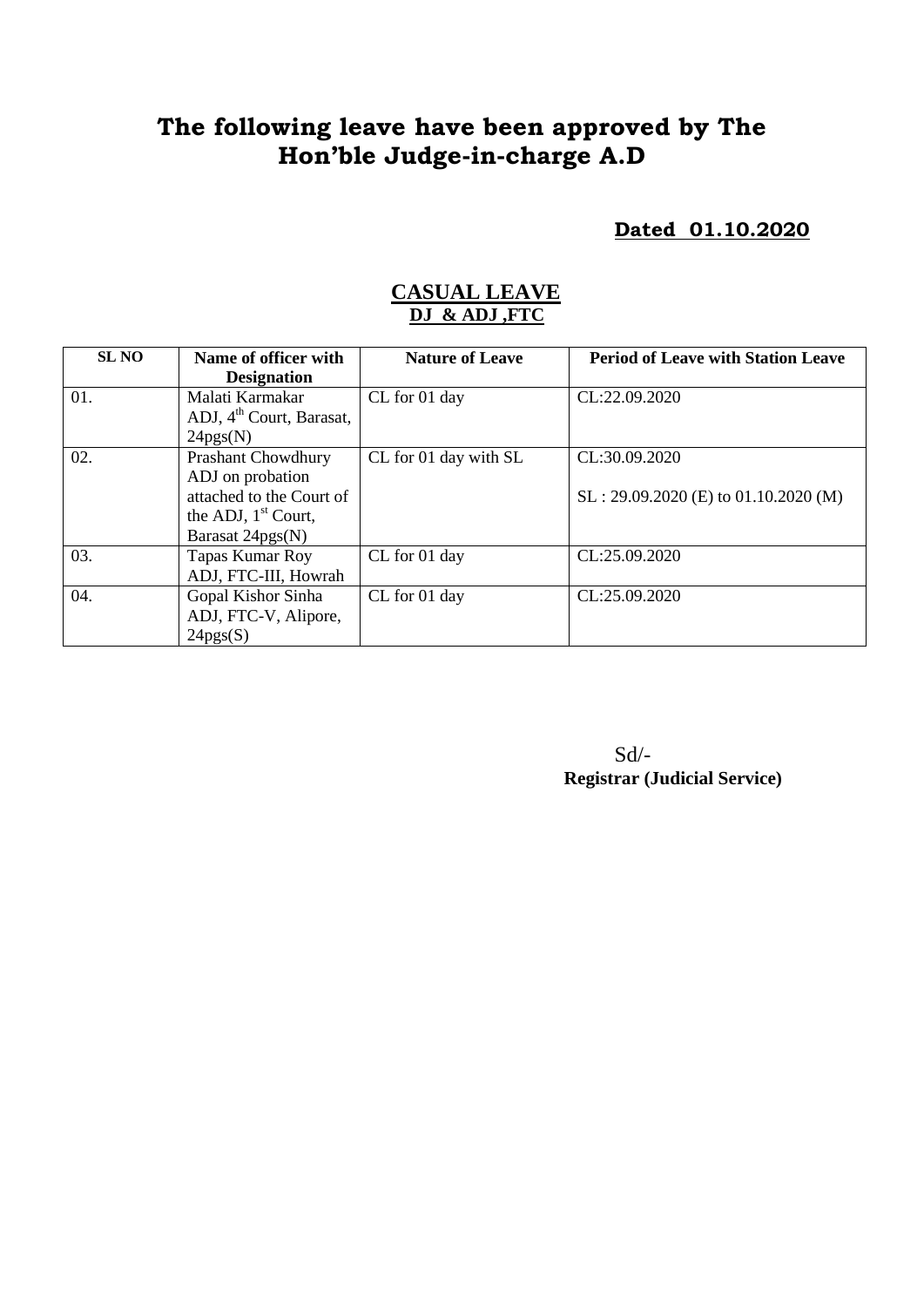#### **CASUAL LEAVE DJ & ADJ ,FTC**

| <b>SL NO</b> | Name of officer   | <b>Nature of Leave</b> | <b>Period of Leave with Station Leave</b> |
|--------------|-------------------|------------------------|-------------------------------------------|
|              | with Designation  |                        |                                           |
| 01.          | Ashis Kumar Hazra | CL for 01 day with SL  | CL:03.10.2020                             |
|              | Judge Special     |                        | SL:01.10.2020(E)                          |
|              | Court-cum-ADJ,    |                        | To 05.10.2020(M)                          |
|              | Durgapur, Paschim |                        |                                           |
|              | Bardhaman         |                        |                                           |
| 02.          | Souray            | <b>SL</b>              | SL:02.10.2020 (M)                         |
|              | Bhattacharya      |                        | To 02.10.2020(E)                          |
|              | Judge, Commercial |                        |                                           |
|              | Court, Asansol,   |                        |                                           |
|              | Paschim Bardhaman |                        |                                           |
| 03.          | Sonia Majumdar    | CL for 03 days with SL | CL:03.10.2020, 05.10.2020 & 06.10.2020    |
|              | DJ, Jhargram      |                        |                                           |
|              |                   |                        | SL:01.10.2020(E)                          |
|              |                   |                        | To 07.10.2020(M)                          |
| 04.          | Ananda Kumar      | CL for 04 days With SL | CL:06.10.2020 to 09.10.2020               |
|              | Tiwari            |                        |                                           |
|              | ADJ, $2nd$ Court, |                        | $SL: 05.10.2020$ (E) to 12.10.2020 (M)    |
|              | Jhargram          |                        |                                           |

Sd/- **Registrar (Judicial Service)**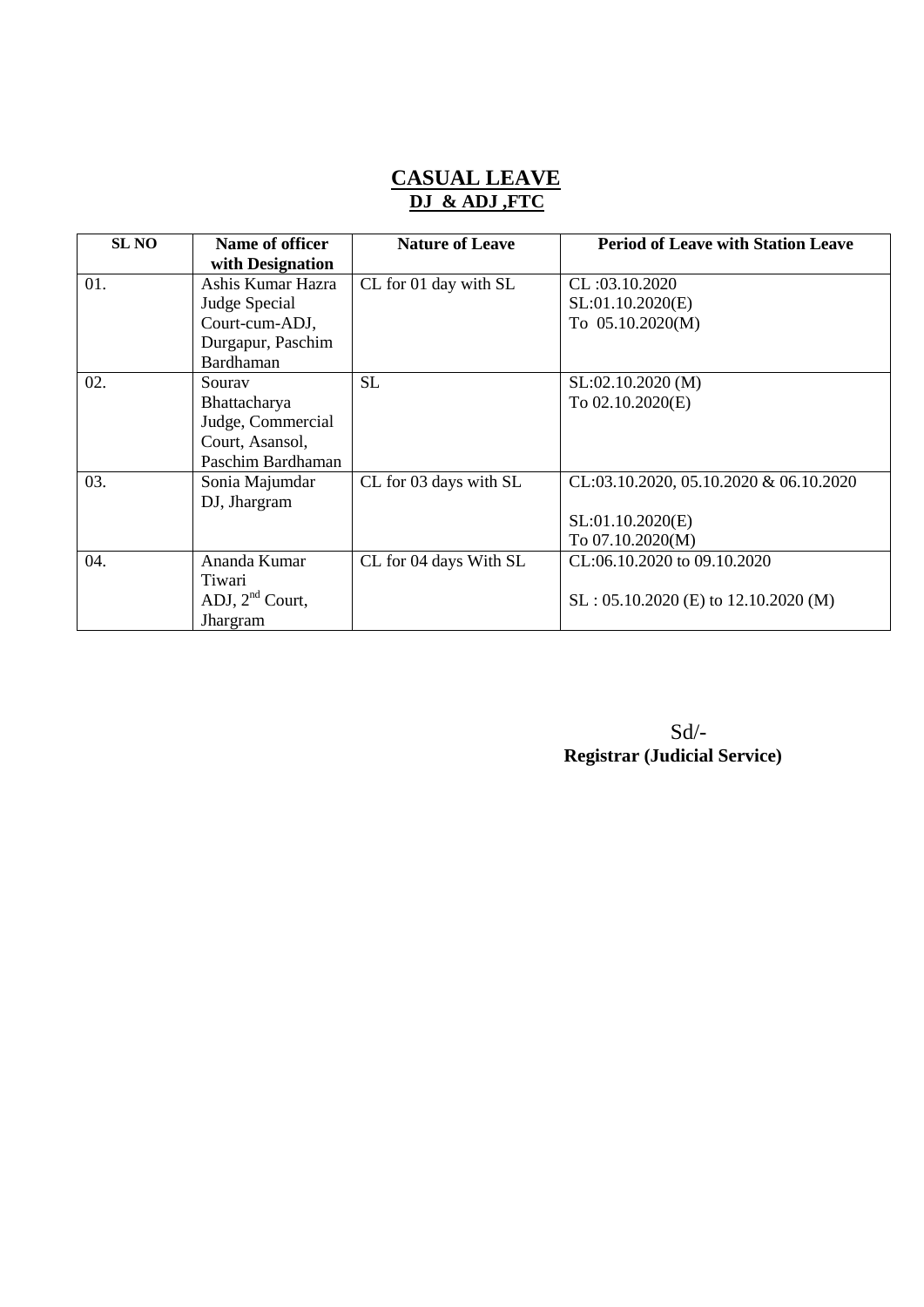### **The following leave have been approved by the Hon'ble Judge-in-Charge A.D.**

 **Dated : 01.10.2020**

## **ADJ,FTC/CJ (SD)**

| <b>SL</b><br>NO. | <b>Name of officer</b><br>with<br><b>Designation</b>               | <b>Nature of Leave</b>      | <b>Period of Leave with Station Leave</b> |
|------------------|--------------------------------------------------------------------|-----------------------------|-------------------------------------------|
| 01.              | Sri Binay Kumar Prasad,<br>ADJ, FTC-II, Raiganj,<br>Uttar Dinajpur | Earned Leave for 04<br>days | From 28.09.2020 to 01.10.2020             |

### **CJM/ACJM**

| SL<br>NO | Name of officer<br>with<br><b>Designation</b>            | <b>Nature of Leave</b>      | <b>Period of Leave with Station Leave</b> |
|----------|----------------------------------------------------------|-----------------------------|-------------------------------------------|
| 02.      | Smt. Mahua Roy Basu<br>ACJM, Islampur, Uttar<br>Dinajpur | Earned Leave for 22<br>days | From 10.08.2020 to 31.08.2020             |

### **JM**

| <b>SL</b><br>N <sub>O</sub> | Name of officer with<br><b>Designation</b>                              | <b>Nature of Leave</b>      | <b>Period of Leave with Station Leave</b> |
|-----------------------------|-------------------------------------------------------------------------|-----------------------------|-------------------------------------------|
| 03.                         | Smt. Sumana Saha<br>Roy, JM, $2nd$ Court,<br>Berhampore,<br>Murshidabad | Earned Leave for 08<br>days | From 07.09.2020 to 14.09.2020             |

## **CJ(JD)**

| <b>SL</b><br>N <sub>O</sub> | Name of officer with<br><b>Designation</b>                     | <b>Nature of Leave</b>      | <b>Period of Leave with Station Leave</b> |
|-----------------------------|----------------------------------------------------------------|-----------------------------|-------------------------------------------|
| 04.                         | Smt. Tsering Choden<br>$CJ(JD)$ , Ghatal,<br>Paschim Medinipur | Earned Leave for 18<br>days | From 05.09.2020 to 22.09.2020             |